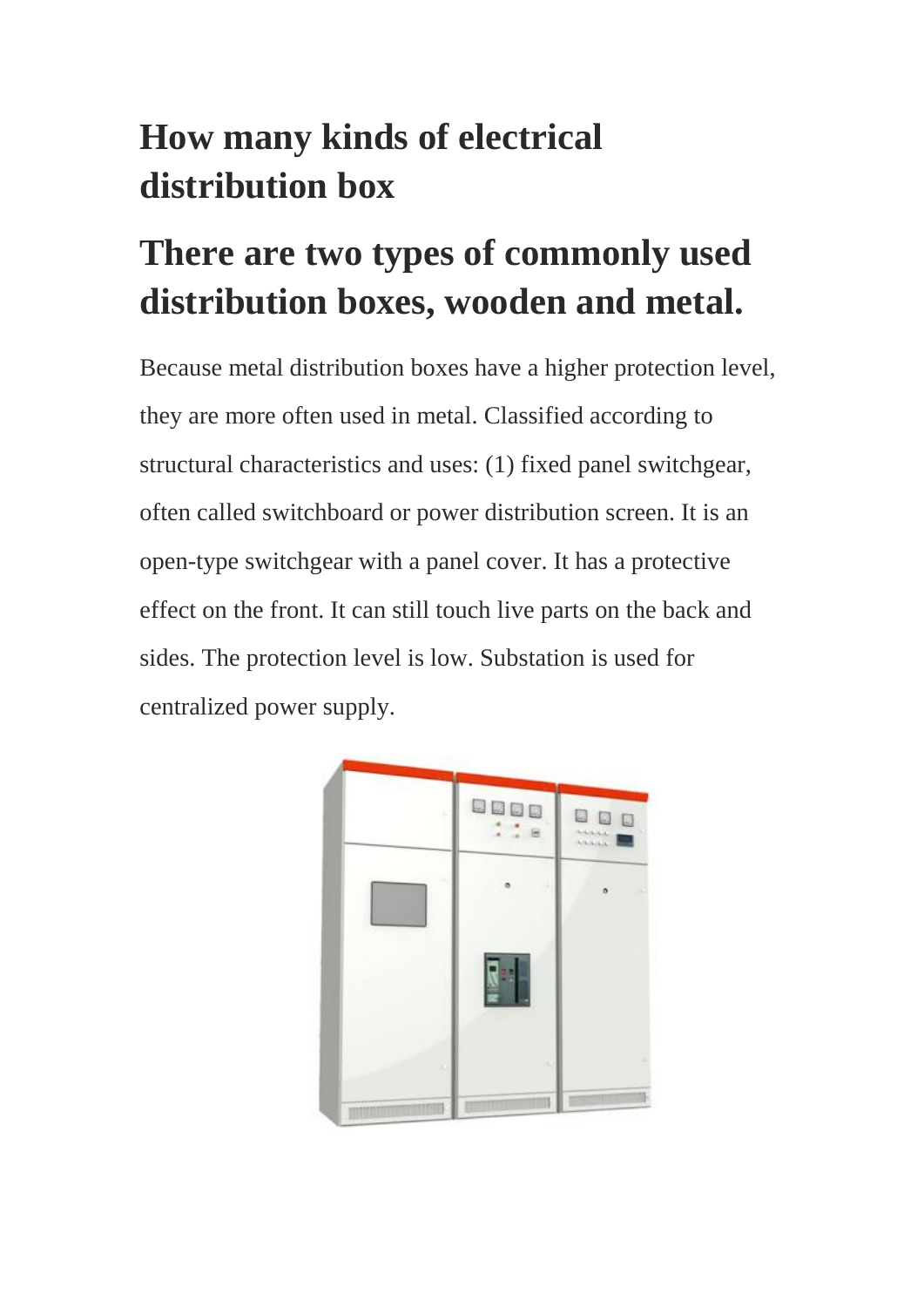(2) Protective (ie closed) switchgear refers to a low-voltage switchgear that is closed on all sides except the installation surface. The electrical components such as the switch, protection, monitoring and control of this cabinet are installed in a closed enclosure made of steel or insulation material, and can be installed on or off the wall. There can be no isolation measures between each circuit in the cabinet, and a grounded metal plate or insulation plate can also be used for isolation. Usually the door is mechanically interlocked with the main switch operation. In addition, there is a protective table-type switchgear (that is, a console), and the panel is equipped with control, measurement, signal and other electrical appliances. Protective switchgear is mainly used as a power distribution device at the process site.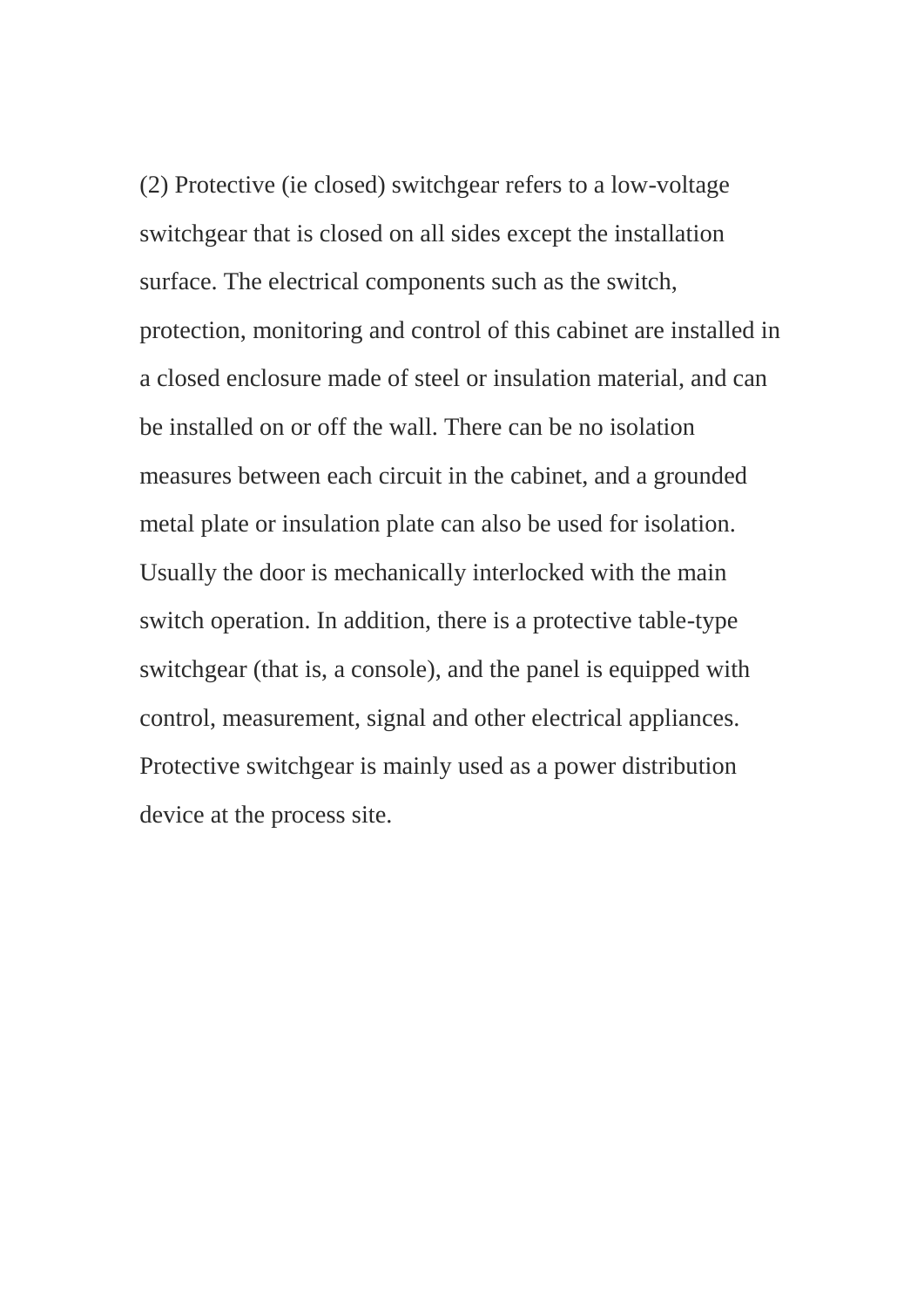

(3) Drawer type switch cabinet. This type of [switchgear](http://rollformerchina.blogspot.com/2020/03/server-cabinet-accessories-factory-china.html)  [accessorries](http://rollformerchina.blogspot.com/2020/03/server-cabinet-accessories-factory-china.html) rack metal hardware is made of steel with a closed enclosure, and the electrical components of the incoming and outgoing line circuits are installed in a drawer that can be drawn out to form a functional unit that can complete a certain type of power supply task. The functional unit and the bus or cable are separated by a grounded metal plate or a functional board made of plastic to form three areas of the bus, functional unit and cable. There are also isolation measures between each functional unit. Drawer switchgear has higher reliability, safety and interchangeability. It is a more advanced switchgear. Most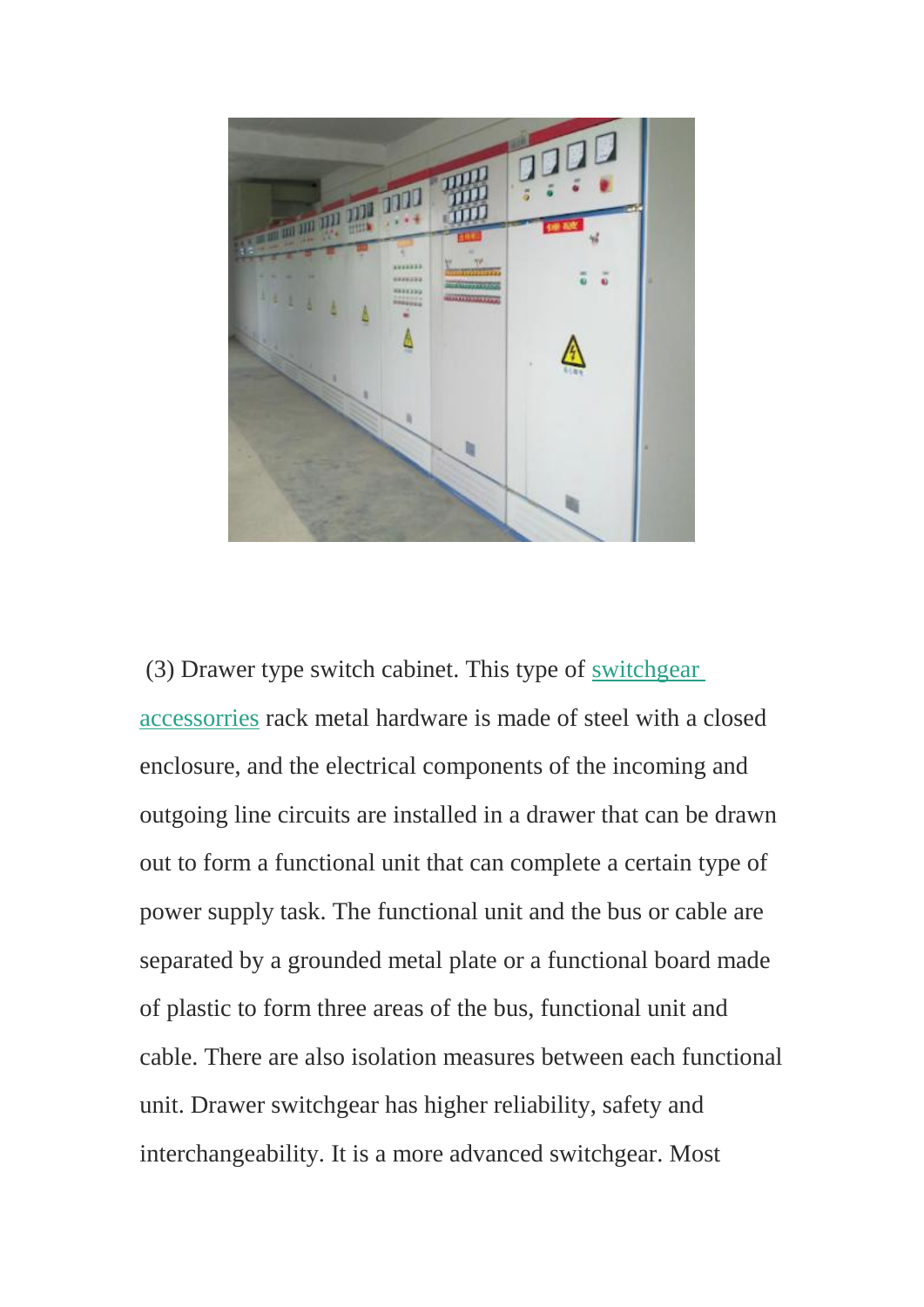switchgear refers to drawer type switchgear. They are suitable for industrial and mining enterprises and high-rise buildings that require high reliability of power supply, as a centralized control power distribution center.



(4) Power and lighting distribution control box. Most are enclosed vertical installations. Due to different use occasions, the enclosure protection levels are also different. They are mainly used as power distribution devices on the production site of industrial and mining enterprises. 1. structure. There are two types of distribution box structures.

1. Welding structure ,Simply cut, bend, open and then weld the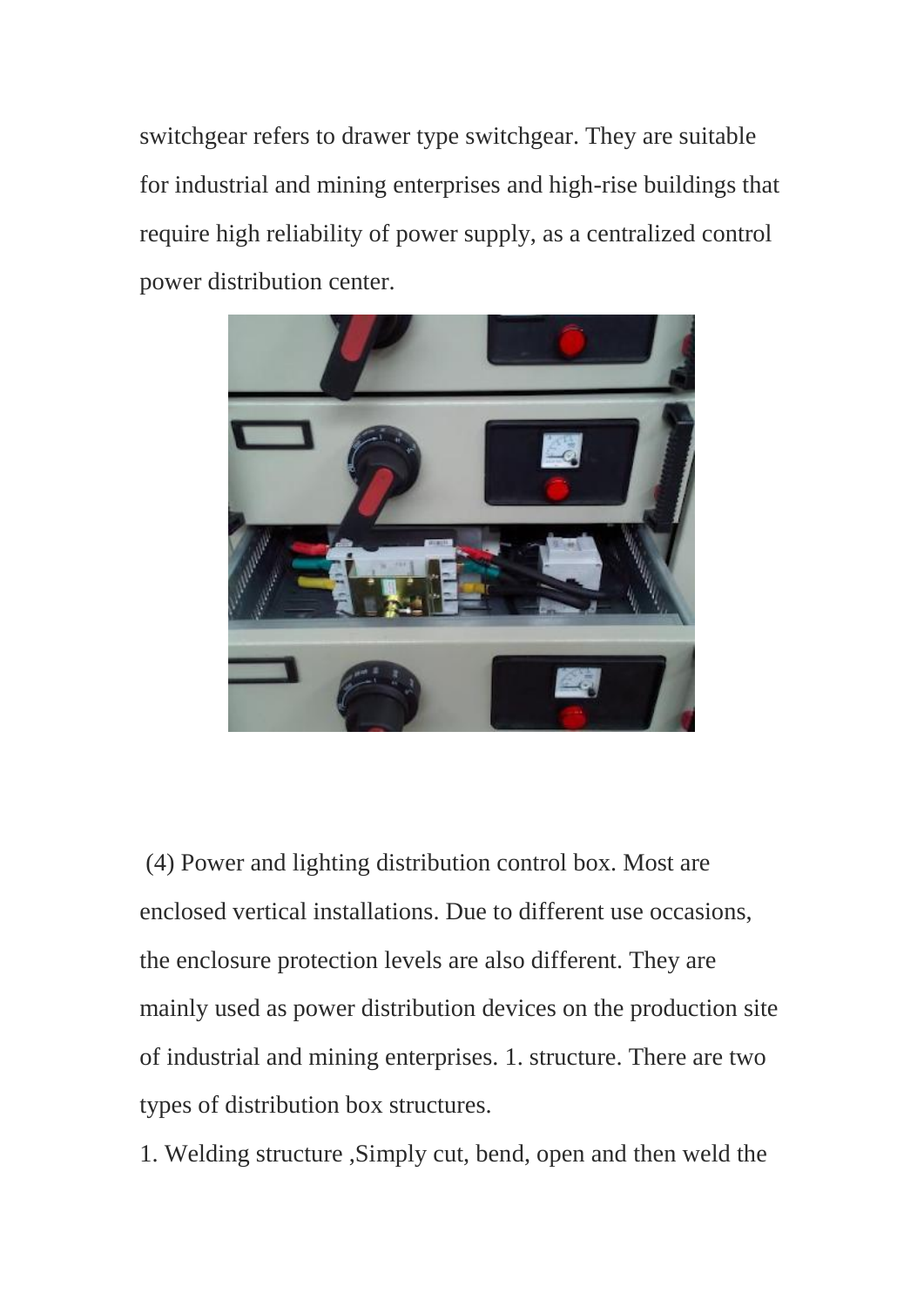sheet metal parts.

Superda design a [distribution box roll forming machine](https://www.superdamc.com/cabinet-box-forming-machine/) can process from metal uncoiler, forming and bending & cutting production line, very easy operation.

2. Assembly structure,The sheet metal parts are processed separately, and each component is assembled after processing. It is reinforced and locked with screws and tees. It has a beautiful appearance and simple operation, which can save a lot of transportation costs. Power distribution boxes, power distribution cabinets, power distribution panels, power distribution screens, electrical cabinets, etc. are complete sets of equipment that are centrally installed with switches, meters and other equipment.